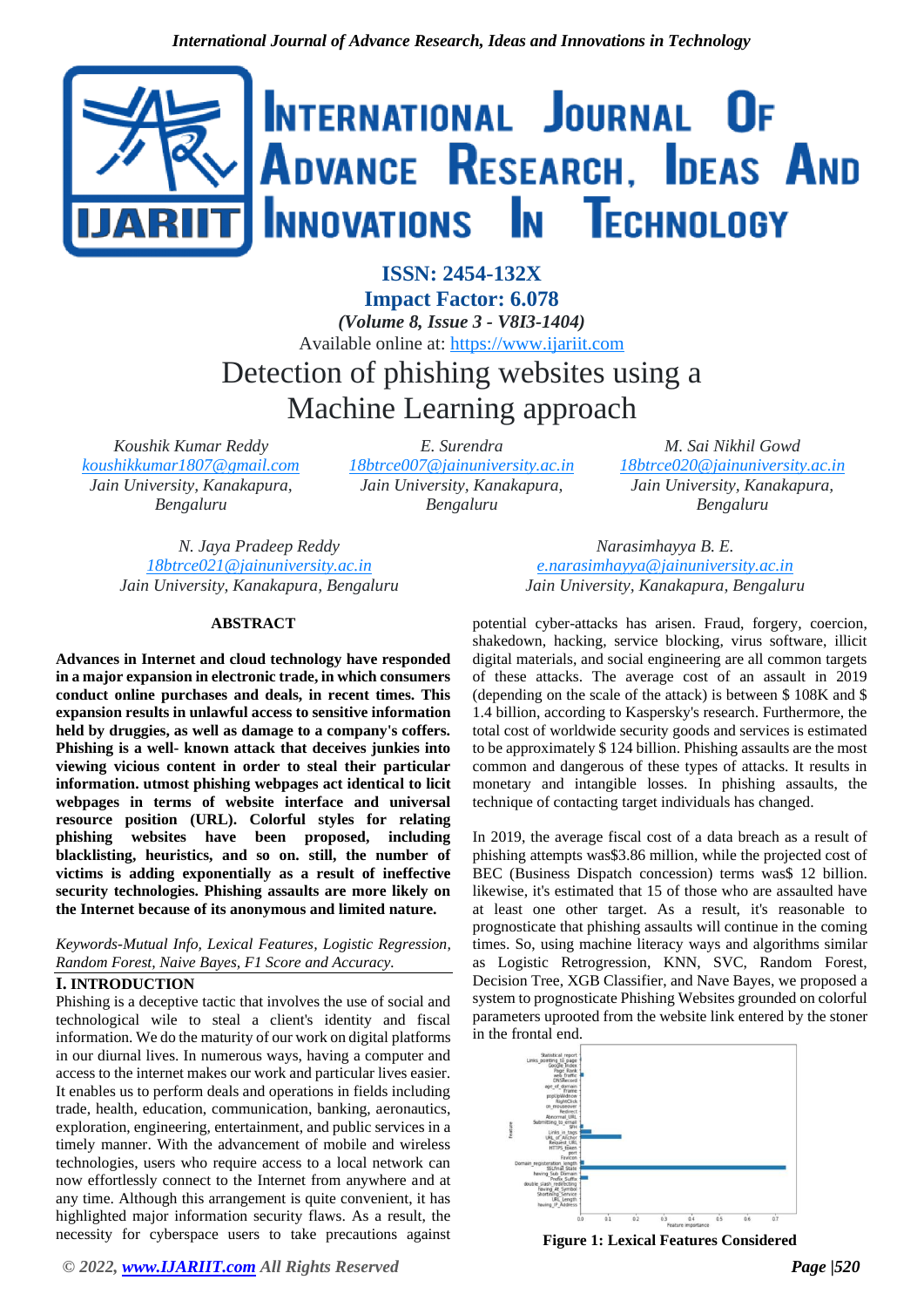### **II. LITERATURE REVIEW**

Machine Learning Technique for Phishing Detection: T. Mahmood, M. W. Nisar, and T. Nazir: J. Rashid, T. Mahmood, M. W. Nisar, and T. Nazir:

This study presents a phishing detection system technique for detecting blacklisted URLs, also known as phishing websites, so that users can be informed while browsing or visiting a certain website. As a result, it may be used for identification and verification, and it can also be used to protect people from being duped. In compared to other applications, the system has a lot of functions. It has unique capabilities such as recording blacklisted URLs straight from the browser to check the website's legitimacy, informing users on banned websites as they try to access through popup, and also notifying via email. This technology will aid users in being aware of their surroundings.

Machine learning for Phishing Website Discovery M.B.H. Frej, D. Sabyrov, A. Shaikhyn,F. Amsaad, and A. OunA. Razaque, M.B.H. Frej, D. Sabyrov, A. Shaikhyn, F. Amsaad, and A. Oun By designing an extension for the Google Chrome web cyber surfer, we contribute to the result of the phishing problem in this exploration. We utilised JavaScript PL in the construction of this functionality. A blend of Blacklisting and semantic analysis tools were employed to descry and baffle the fishing assault. In addition, a phishing point database is created, and the textbook, links, prints, and other data on the point are estimated for pattern recognition. Eventually, our recommended result was put to the test and compared to other options. The findings show that our proposed strategy is able of effectively dealing with the phishing problem. Limitations devoted to all aspects of the job.

A regular overview on Phishing Detection Along With an Organized way to Construct an Anti-Phishing Framework S. Patil and S. Dhage.

Phishing is a security attack to acquire particular information like watchwords, credit card details or other account details of a stoner by means of websites or emails. Phishing websites look analogous to the licit bones which make it delicate for a nonprofessional to separate between them. As per the reports of Anti Phishing Working Group( APWG) published in December 2018, phishing against banking services and payment processor was high. nearly all the fraudulent URLs use HTTPS and use redirects to avoid getting detected. This paper presents a focused literature check of styles available to descry phishing websites. A relative study of the in- use anti-phishing tools was fulfilled and their limitations were conceded. We analysed the URLgrounded features used in the history to ameliorate their delineations as per the current script which is our major donation. Also, Machine Learning Based Approach To descry Phishing Attacks a step wise procedure of designing an antiphishing model is bandied to construct an effective frame which adds to our donation. compliances made out of this study are stated along with recommendations on being systems.

Limitations Anti phishing tools are hamstrung to descry all the phishing websites.

M. Korkmaz, O.K. Sahingoz, and B.Diri Discovery of Phishing Websites Using Machine Learning. They developed a machine literacy- grounded phishing discovery system in this report, which used eight different algorithms to assay URLs and three distinct datasets to compare the findings to former exploration. The experimental findings show that the suggested models operate exceptionally well, with a high rate of success. We used machine literacy styles in this study to produce a phishing discovery system. The suggested systems are put to the test

using some current datasets from the literature, and the results are compared to the most recent workshop. The results of the comparison reveal that the suggested styles ameliorate phishing discovery effectiveness and achieve high delicacy rates, in the coming times.

# **III. METHODOLOGY**

Detection of plant phishing URL, steps are carried out as shown in below figure 2:



To make it easier to develop and test the complicated project, we've divided it into two sections.

Phase 1:

- o The first step is to collect a Phishing Website Dataset.
- o Various machine learning algorithms are used to load and pre-process the dataset.
- o Training and testing data are separated from the preprocessed data.
- o Machine learning methods such as Proactive Phishing URL websites, Logistic Regression, KNN, SVC, Random Forest, Decision Tree, Naive Bayes, and XGB Classifier are used to create the prediction model.

Phase 2:

- o The model is trained using the training dataset, and when it has been properly trained, it must be tested.
- o The accuracy of the trained model is calculated after it has been evaluated using the testing dataset.
- o Our final prediction model is based on the algorithm with the highest accuracy.

## **IV. RESULTS**

The results are generated using Google colab software tool as shown in below figures:

| <b>a</b>             | $\triangle$ Copy of Untitled 16. ipynb $\hat{x}$<br>File Edit View Insert Runtime Tools Help Last edited on May 4 |  |  |  |  |
|----------------------|-------------------------------------------------------------------------------------------------------------------|--|--|--|--|
| $+ Code + Text$<br>≡ |                                                                                                                   |  |  |  |  |
| $\alpha$             | <b>LOGISTIC REGRESSION</b>                                                                                        |  |  |  |  |
|                      | $model = LogisticRegression()$ # Call model<br>$\Box$                                                             |  |  |  |  |
| $\{x\}$              | model.fit(x train, y train) # Fit model                                                                           |  |  |  |  |
| ▭                    | $y$ pred = model.predict(x_test) # Prediction                                                                     |  |  |  |  |
|                      | $acc = accuracy score(y test, y pred)$ # Accuracy Score<br>print(acc)                                             |  |  |  |  |
|                      | 0.937584803256445                                                                                                 |  |  |  |  |
|                      | <b>K NEAREST NEIGHBOUR</b>                                                                                        |  |  |  |  |
|                      | $model = KNeighborsClassifier()$ # Call model<br>$\bullet$                                                        |  |  |  |  |
|                      | model.fit(x train, y train) # Fit model                                                                           |  |  |  |  |
|                      | $y$ pred = model.predict(x test) # Prediction                                                                     |  |  |  |  |
|                      | $acc = accuracy score(y test, y pred)$ # Accuracy Score<br>print(acc)                                             |  |  |  |  |
| くゝ                   | 0.9579375848032564<br>г→                                                                                          |  |  |  |  |

Figure 3(a): Training Dataset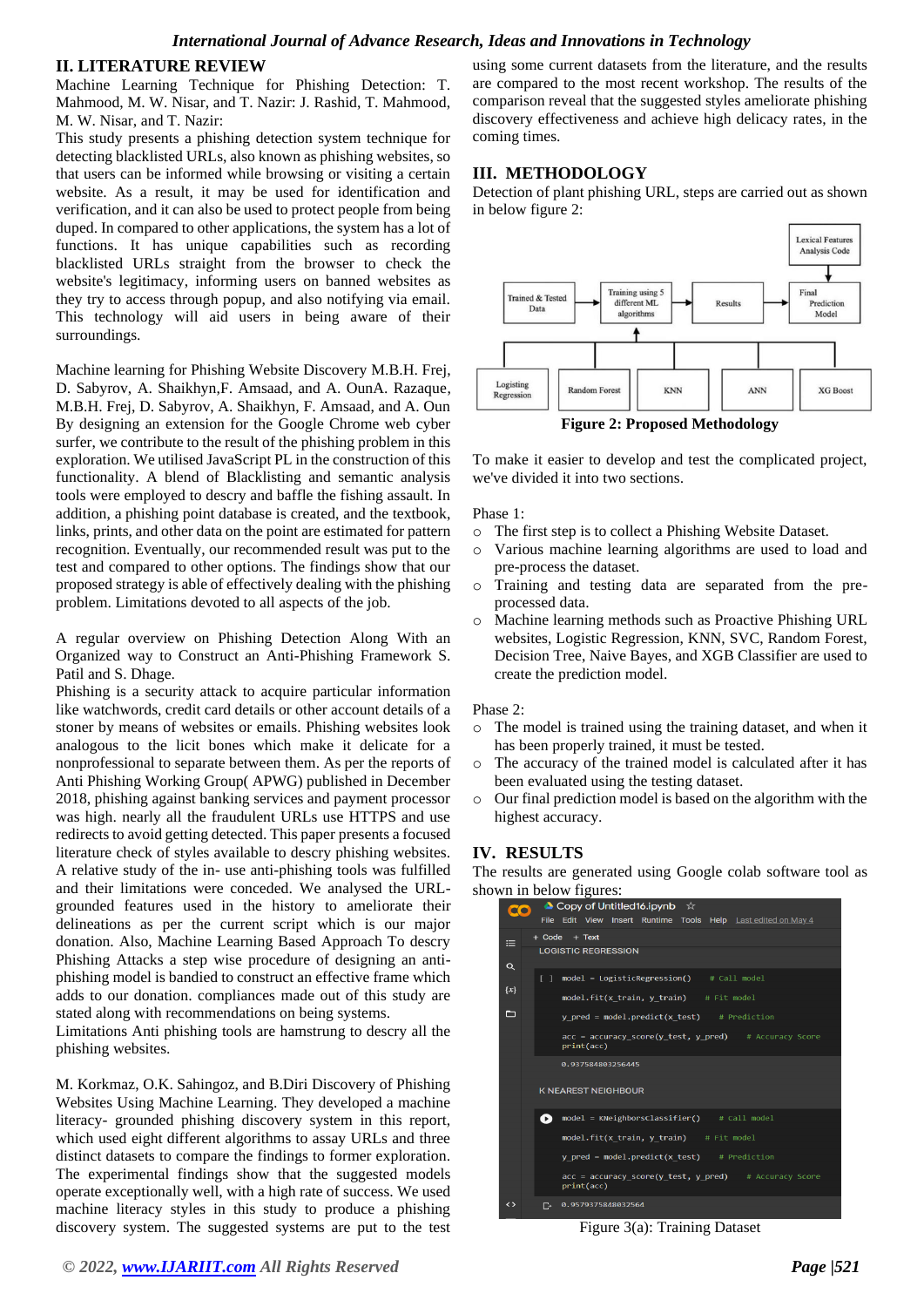# *International Journal of Advance Research, Ideas and Innovations in Technology*

| $\triangle$ Copy of Untitled16.ipynb $\hat{\varpropto}$             |  |  |  |  |  |
|---------------------------------------------------------------------|--|--|--|--|--|
| File Edit View Insert Runtime Tools Help Last edited on May 4       |  |  |  |  |  |
| $Code + Text$                                                       |  |  |  |  |  |
| <b>ARTIFICIAL NEURAL NETWORKS</b>                                   |  |  |  |  |  |
| $model = MLPClassifier()$ # Call model<br>r 1                       |  |  |  |  |  |
| $model.fit(x train, y train)$ # Fit model                           |  |  |  |  |  |
| $y$ pred = model.predict(x test) # Prediction                       |  |  |  |  |  |
| $acc = accuracy score(y test, y pred)$<br>print(acc)                |  |  |  |  |  |
| 0.9642695612844867                                                  |  |  |  |  |  |
| <b>RANDOM FOREST NETWORK</b>                                        |  |  |  |  |  |
| model = RandomForestClassifier() # Call model<br>L 1                |  |  |  |  |  |
| model.fit(x train, y train) # Fit model                             |  |  |  |  |  |
| $y$ pred = model.predict(x test) # Prediction                       |  |  |  |  |  |
| acc = accuracy_score(y_test, y_pred) # Accuracy Score<br>print(acc) |  |  |  |  |  |
| 0.9764812302125735                                                  |  |  |  |  |  |

Figure 3(b): Training Dataset and Accuracy







Performance Metrics:

|                | Sl. no   Algorithm Used       | <b>Accuracy in %</b> |
|----------------|-------------------------------|----------------------|
|                | Logistic Regression           | 93.4722              |
| $\mathfrak{D}$ | Random forest                 | 97.5124              |
| 3              | K-Nearest neighbor classifier | 95.7033              |
|                | Artificial Neural Network     | 97.2410              |
|                | XG-Boost                      | 96.4322              |

# **V. CONCLUSION**

The proposed study's major thing is to stress the phishing strategy in the environment of bracket, where phishing websites are defined as websites that are automatically classified into a preset set of class values grounded on numerous attributes and the class variable. Website features are used by ML- grounded phishing tactics to acquire information that may be used to classify websites and descry phishing spots. Although phishing can-not be fully abolished, it may be dropped by strengthening targeted anti-phishing processes and tactics and educate the public on how to honor and identify bogus phishing websites.

### **ACKNOWLEDGMENT**

The Honorable president, Chancellor ,Vice-Chancellor, Registrar, Director, and other staff members of the CSE department, School of Engineering & Technology, Jain University, are thankful for their strong provocation, support, and stimulant in all aspects of this paper's publication.

#### **REFERENCES**

- [1] "Phishing Detection Using Machine Learning Technique," 2020 First International Conference on Smart Systems and Emerging Technologies (SMARTTECH), pp. 43-46, doi: 10.1109/SMART-TECH49988.2020.00026. J. Rashid, T. Mahmood, M. W. Nisar, and T. Nazir, "Phishing Detection Using Machine Learning Technique," 2020 First International Conference on Smart Systems and Emerging Technologies (SMARTTECH)
- [2] "Detecting Phishing Websites Using Machine Learning," 16th IEEE International Colloquium on Signal Processing & Its Applications (CSPA), 2020, pp. 111-114, doi: 10.1109/CSPA48992.2020.906872. M. H. Alkawaz, S. J. Steven, and A. I. Hajamydeen, "Detecting Phishing Websites Using Machine Learning," 16th IEEE International Colloquium on Signal Processing & It.
- [3] "Detection and Prevention of Phishing Websites Using Machine Learning Approach," 2018 Fourth International Conference on Computing Communication Control and Automation (ICCUBEA), pp. 1-5, doi: 10.1109/ICCUBEA.2018.8697412. V. Patil, P. Thakkar, C. Shah, T. Bhat, and S. P. Godse.
- [4] "Phishing Website Detection Based on Machine Learning Algorithm," 2020 International Conference on Computing and Data Science (CDS), pp. 293-298, doi: 10.1109/CDS49703.2020.00064. W. Bai.
- [5] "Detection of Phishing Websites Using Machine Learning," 2020 IEEE Cloud Summit, pp. 103-107, doi: 10.1109/IEEECloudSummit48914.2020.00022. A. Razaque, M. B. H. Frej, D. Sabyrov, A. Shaikhyn, F. Amsaad, and A. Oun.
- [6] "Detection of Phishing Website Using Machine Learning Approach," 2019 4th International Conference on Electrical, Electronics, Communication, Computer Technologies and Optimization Techniques (ICEECCOT), pp. 384-389, doi: